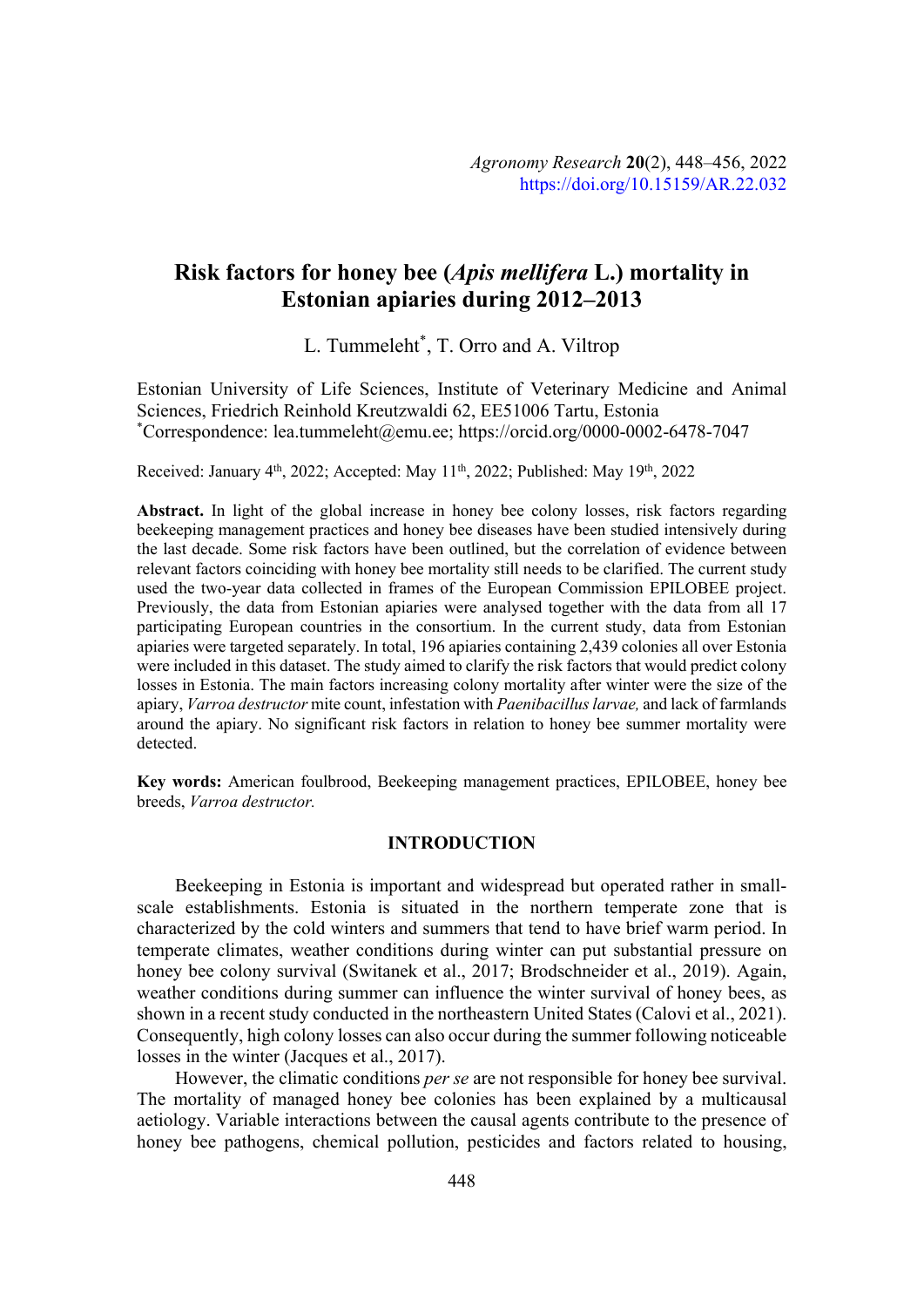beekeeping management practices, and the environment surrounding apiaries (Dennis vanEngelsdorp & Meixner, 2010; Clermont et al., 2015; Goulson et al., 2015; Wilfert et al., 2016; Switanek et al., 2017; Bird et al., 2021; El Agrebi et al., 2021). In addition, honey bees should have managed to accumulate an adequate amount of food reserves for surviving the winter (Döke et al., 2015; Lemanski et al., 2020). Honey bee colony losses in Europe exhibit fluctuating patterns depending on the year and several other factors (Jacques et al., 2017; Buendia et al., 2018; Gray et al., 2019; Gray et al., 2020).

The factor often contributing to honey bee survival is the size of the apiary, which reflects the type of beekeeping operation (hobby or commercial) and experience of the beekeepers (Jacques et al., 2017). Most studies find the highest mortality rates in small apiaries operated by hobby beekeepers (Chauzat et al., 2016; Gray et al., 2019).

Although honey bee mortality can vary depending on the year, beekeeping management practices, and the combination of stressors, the most strongly contributing factors are probably pathogens such as varroa mites (*Varroa destructor*) together with associated viruses and the microsporidians *Nosema* spp. (D. vanEngelsdorp et al., 2009; Dennis vanEngelsdorp & Meixner, 2010; Jacques et al., 2017; Thaduri et al., 2019).

Varroa mites not only burden bees mechanically by feeding on their brood and adult honey bees' haemolymph and fat body tissue (Ramsey et al., 2019) but are also effective vectors for many bee viruses, such as deformed wing virus (Wilfert et al., 2016). Nearly 100% of Estonian apiaries are infested with varroa mites (Mõtus et al., 2016).

The current study aimed to analyse risk factors for winter and summer mortality. The data were collected in framesof the pan-European epidemiological project on active surveillance of honey bee colony losses (EPILOBEE 2012–2014) coordinated by the EU Reference Laboratory for Honey Bee Health.

The EPILOBEE project included data from 17 European countries, with overwinter losses from 2% to 32%. Estonia, along with Finland, Latvia, and Sweden, was clustered according to its honey bee mortality rates. It was found to have upper-middle mortality rates in 2012 and 2013. In 2012, Poland was included in the same cluster; Portugal and Denmark were included in 2013 (Jacques et al., 2017). Although the data from Estonian apiaries were analysed within the consolidated dataset, we suspected that the local trends might be overshadowed. In addition, there has been no other broad-based epidemiological study before or after that in Estonian apiaries. Therefore, in this current paper, we only examined the specifics of Estonian colony losses.

### **MATERIALS AND METHODS**

# **Study population**

The used data were collected in frames of a pan-European EPILOBEE project, 2012–2014. The detailed epidemiological study design was described by Chauzat et al. (2016) and Jacques et al. (Jacques et al., 2017).

In total, 196 apiaries containing 2439 colonies throughout Estonia were randomly selected from the beekeeper register managed by The Agricultural Registers and Information Board of Estonia (EARIB). In 2012 the total number of registered apiaries in Estonia was 8,488 (EARIB database, 2012). Within each apiary, the sample size calculator assigned a random and representative number of colonies. The number of honey bee colonies in the selected apiaries ranged from 1 to 170 (median 14; 75% quartile 19). The Estonian Veterinary and Food Board carried out a sampling of the apiaries during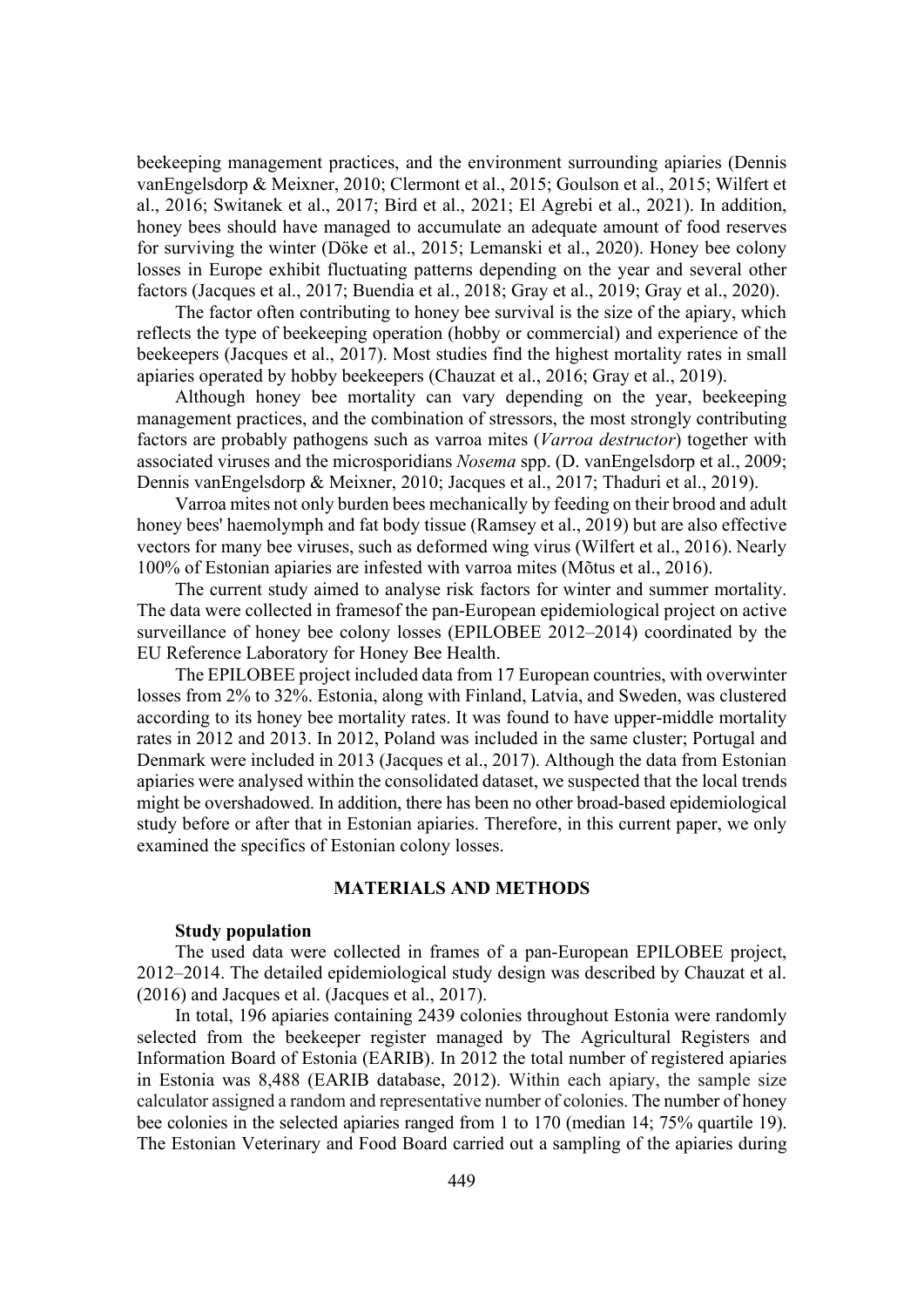three visits: the first visit in September 2012 (before winter), the second visit in April 2013 (after winter), and the third visit in July 2013, in the middle of the beekeeping season. The sample to detect infectious diseases and parasites consisted of adult honey bees collected from randomly selected colonies within the apiary. Every visit was accompanied by a questionnaire described in detail in the study by (Mõtus et al., 2016).

The colonies sampled for this study were used to estimate the mortality in every apiary. Mortality was calculated as the proportion of colonies the beekeepers reported as lost from all the sampled colonies in an apiary due to any reason excluding predation (brown bear, rodents, woodpecker, etc.). Apiaries were grouped according to the quartiles of the number of colonies in apiary.

#### **Data analysis**

To identify factors associated with honey bee winter mortality, a Tobit regression model was used. Winter mortality within apiary (% of colonies lost) was used as a response variable. Tobit regression was used because 35% of apiaries did not have honey bee winter mortality (0%). In the Tobit regression, all cases falling above (or below) a specified threshold value are censored, although these cases remain in the analysis (Tobin, 1958). The outcome variable (winter mortality %) was transformed logarithmically to achieve a normal distribution of variable. The winter mortality minimum was 3% loss of the colonies, maximum was 100%. Univariable analyses were performed, and variables with a *P*-value < 0.2 were included in the full model. For categorical variables with more than two levels, the Wald test *P*-value was used. The possible confounding effect of the size of the apiary (categorized into four groups according to quartiles) was individually assessed for every independent variable in separate models. The full model included the size of the apiary, the presence of American foulbrood (yes/no), the average count of varroa mites (categorized into 4 groups according to quartiles), farmlands around the apiary (yes/no), town near the apiary (yes/no), orchards near the apiary (yes/no), type of beekeeping (hobby, part-time or professional), the beekeeper's experience, which was defined by the number of years in beekeeping business, and the bee breed (Buckfast, Carnica, hybrid, Ligustica, and the race Dark European Honey Bee). Backwards stepwise elimination of the variables was used for the final model. Possible interactions and confounders (change of the coefficient over 15% after variable elimination) were controlled.

To identify factors associated with honey bee summer mortality (minimum was 3% loss of the colonies, maximum 50%), a logistic regression model was used. Honey bee summer mortality, as either present (15% of apiaries) or not, was used as a response variable. Model building strategies were the same as in the honey bee winter mortality model (univariable models with apiary size included, followed by backwards stepwise elimination from the full model). The initial full model included four variables: the size of the apiary, farmland around the apiary, town near the apiary, and the average count of varroa mites.

The statistical program STATA 14.2 (StataCorp LP, College Station, TX, USA) was used for the described Tobit regression and logistic regression models.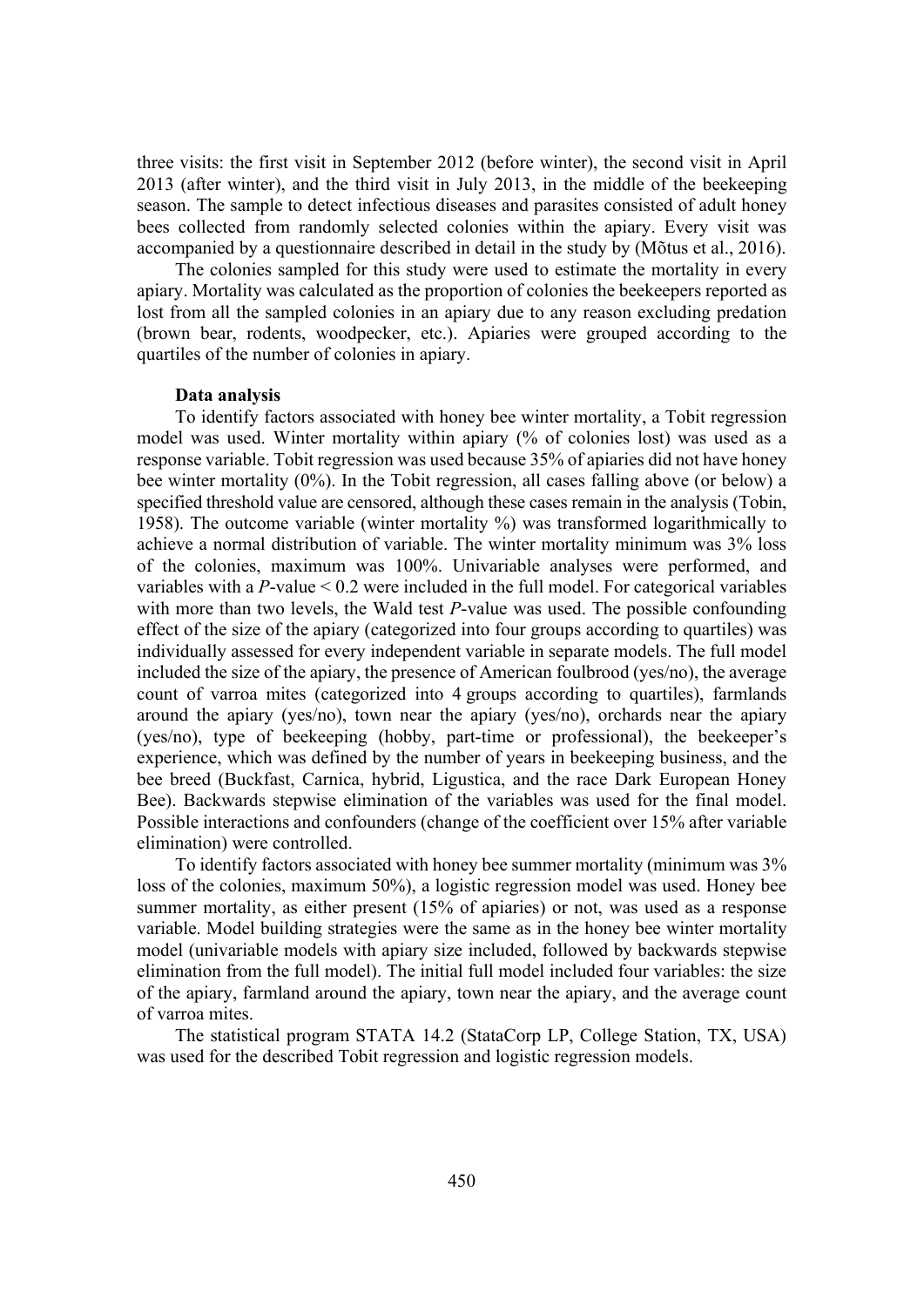# **RESULTS AND DISCUSSION**

#### **Winter mortality**

The results of the regression analysis to test associations between honey bee winter mortality and the investigated risk factors are presented in Table 1. There was a significant positive association between the size (number of colonies) of the apiary and honey bee winter mortality ( $P = 0.001$ ). The relationship became stronger with the increasing number of colonies in the apiary (Table 1). The group of the largest apiaries contained apiaries with 20–65 colonies but also had one outlier - an apiary with 170 colonies. Removing the outlier from the model did not change the result, so we still consider the results valid (Fig. 1). When included in the consortium, the results of the data analysis of 17 European countries previously reported by Jacques et al. (2017) showed the opposite result as the small hobby beekeepers had a mortality risks twice as high as professional beekeepers. This result could be explained by a lack of experience and professionalism by hobby beekeepers harbouring a smaller number of colonies. The same dataset for all the participants from the first study year showed a negative relationship between winter mortality and apiary size (Chauzat et al., 2016). Like the EPILOBEE consortium study, the four-year survey of beekeepers in China showed that commercial beekeepers operating larger apiaries tended to have a lower rate of colony losses than did hobby beekeepers. However, there was a significant year effect as the mortality trends in different sizes of beekeeping operations in a certain year were not always consistent with the overall trend (Tang et al., 2020). Additionally, a COLOSS survey involving data from 2017–2018 from 36 countries reported significantly higher losses in small apiaries up to 50 colonies (Gray et al., 2020). A study in Austria showed no connection between apiary size and colony losses (Morawetz et al., 2019).

The varroa mite count in colonies significantly affected honey bee winter mortality according to the Tobit regression model, where varroa mite-infected honey bee colonies were grouped using the quartiles of the data  $(P < 0.001)$ . The association became stronger when the average count of varroa mites increased (Table 1).

Guzmán-Novoa et al. (2010) studied the effect of parasite levels, the strength of the colony, and the food reserves on winter mortality in Canada. They found that varroa mite burden could be the main factor explaining the death and reduced populations of honey bee colonies in northern climates.

In case varroa mite infestation is controlled, weather conditions, particularly high temperatures in summer and precipitation in the past year, were the strongest predictors of overwintering survival, as shown in the north-eastern United States while using European honey bee colonies in the study (Calovi et al., 2021). The data on Switzerland's honey bee population support the idea that *V. destructor* is a keyplayer in colony losses, interacting in combination with other pathogens and the effect of the particular year (Dainat et al., 2012).

Apparently, honey bees have also become more sensitive to varroa parasites as evidenced by changes in the *Varroa* infestation rate causing colony loss since 1980, as discussed elsewhere (vanEngelsdorp & Meixner, 2010). VanEngelsdorp & Meixner (2010) reported that a honey bee colony could withstand a couple of thousand mites; currently, 10% infestation indicates imminent colony loss.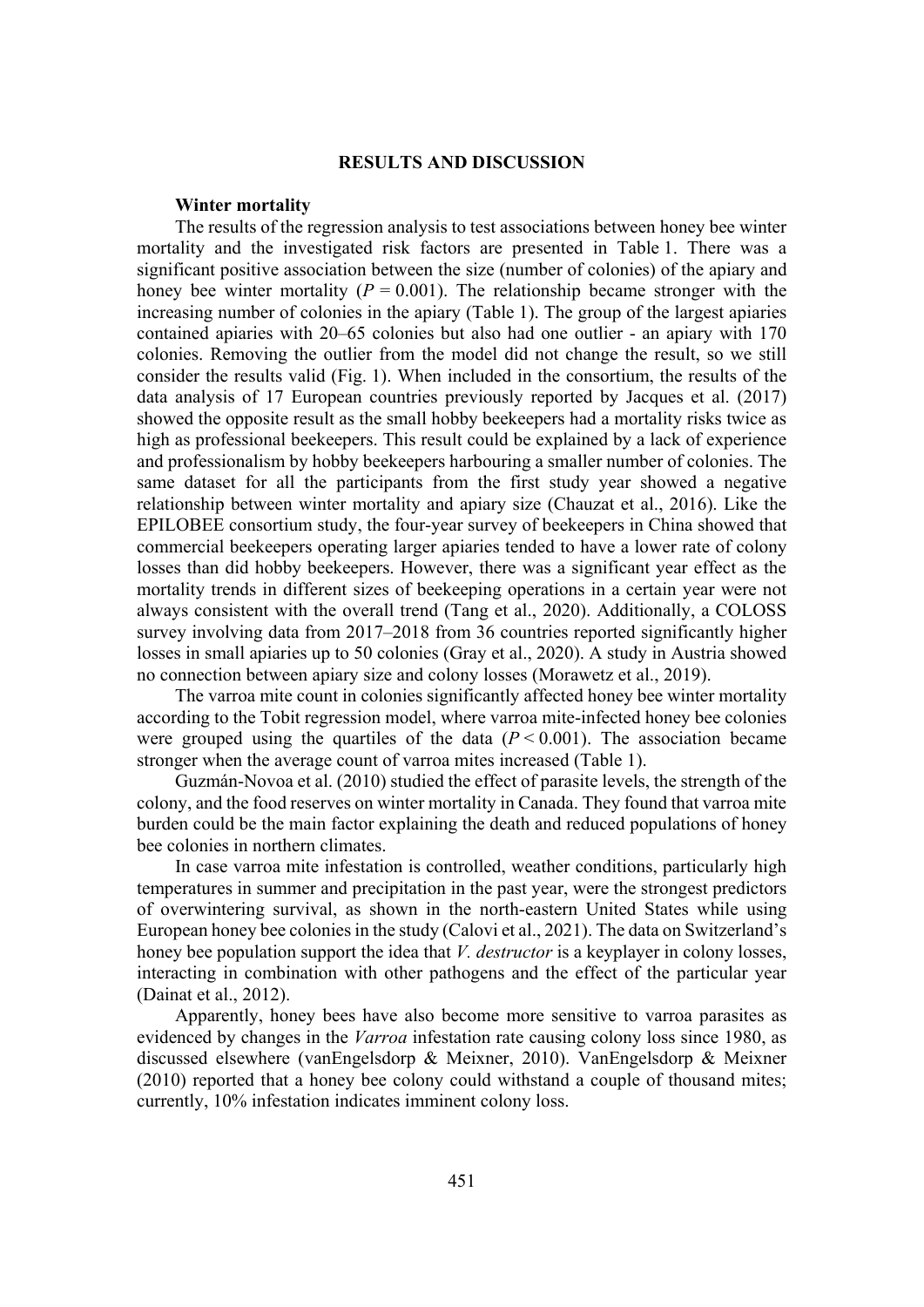**Table 1.** Results of the Tobit regression model to test associations between honey bee winter mortality (ln percentage) and various parameters of the apiary. The total sample size was 186 apiaries. In the model, 68 of the observations were left-censored (winter mortality  $0\%$ ) and 118 were uncensored observations (winter mortality 3.2–100%). Apiaries were grouped by quartiles of number of colonies in apiary and the average count of varroa mites per colony data

| Variable                      | Coefficient (SE) | 95% confidence | $P$ -value | Wald test  |
|-------------------------------|------------------|----------------|------------|------------|
| $(n =$ number of apiaries)    |                  | interval (CI)  |            | $P$ -value |
| Size of the apiary            |                  |                |            | 0.001      |
| $1-7$ colonies $(43)$         | $\theta$         |                |            |            |
| $8-13$ colonies (48)          | 1.39(0.47)       | 0.46; 2.32     | 0.003      |            |
| $14-19$ colonies $(47)$       | 1.14(0.47)       | 0.22; 2.07     | 0.016      |            |
| $\geq$ 20 colonies (48)       | 1.95(0.48)       | 0.99; 2.91     | < 0.001    |            |
| Average count of varroa mites |                  |                |            | < 0.001    |
| $0-1.09(47)$                  | $\boldsymbol{0}$ |                |            |            |
| $1.1 - 2.99(45)$              | 1.26(0.46)       | 0.36; 2.16     | 0.007      |            |
| $3.0 - 8.19(50)$              | 1.06(0.45)       | 0.17; 1.95     | 0.019      |            |
| $\geq$ 8.2 (44)               | 2.15(0.47)       | 1.22; 3.07     | < 0.001    |            |
| American foulbrood            |                  |                |            |            |
| negative $(175)$              | $\boldsymbol{0}$ |                |            |            |
| positive $(11)$               | 1.67(0.64)       | 0.40; 2.95     | 0.010      |            |
| Farmlands around the apiary   |                  |                |            |            |
| no(22)                        | $\boldsymbol{0}$ |                |            |            |
| yes $(164)$                   | $-1.02(0.47)$    | $-1.95; -0.09$ | 0.032      |            |
| Honey bee breed or race       |                  |                |            | $0.142*$   |
| Buckfast (20)                 | $\boldsymbol{0}$ |                |            |            |
| Carnica (54)                  | $-0.90(0.54)$    | $-1.96; 0.16$  | 0.094      |            |
| Hybrid (48)                   | $-0.76(0.56)$    | $-1.88; 0.35$  | 0.176      |            |
| Ligustica (46)                | $-1.14(0.55)$    | $-2.23; -0.05$ | 0.041      |            |
| Dark European honey bee (18)  | $-1.73(0.72)$    | $-3.15; -0.31$ | 0.017      |            |
| Constant                      | 0.94(0.75)       | $-0.53; 2.42$  | 0.210      |            |

\* Variable retained in model as confounder.

Winter mortality of honey bee colonies was significantly higher in colonies infected with American foulbrood ( $P = 0.010$ ) (Fig. 2). American foulbrood, caused by gram+ bacteria *Paenibacillus larvae*, is widespread globally and often results in colony death even in light of sufficient knowledge about this dangerous bee pathogen (Forsgren et al., 2018; Bulson et al., 2021). Lindstrom et al. (Lindstrom et al., 2008) showed that the *P. Iarvae* spore load in adult honey bee samples was significantly linked to larval mortality in a study conducted in Southern Finland. American foulbrood along with *Nosema* spp. and varroa mite infections were the leading causes of mortality in an Algerian study on seasonal mortality of the cultured honey bee *Apis mellifera intermissa* (Adjlane & Haddad, 2018).

Assessed winter mortality was lower in apiaries located near farmlands (rapeseed, grain, legumes, or grasslands) ( $P = 0.032$ ). It is usually assumed that honey bees are supported by the natural environment around apiaries. Our data reveal the opposite, winter mortality of honey bees was lower when there were farmlands surrounding the apiary.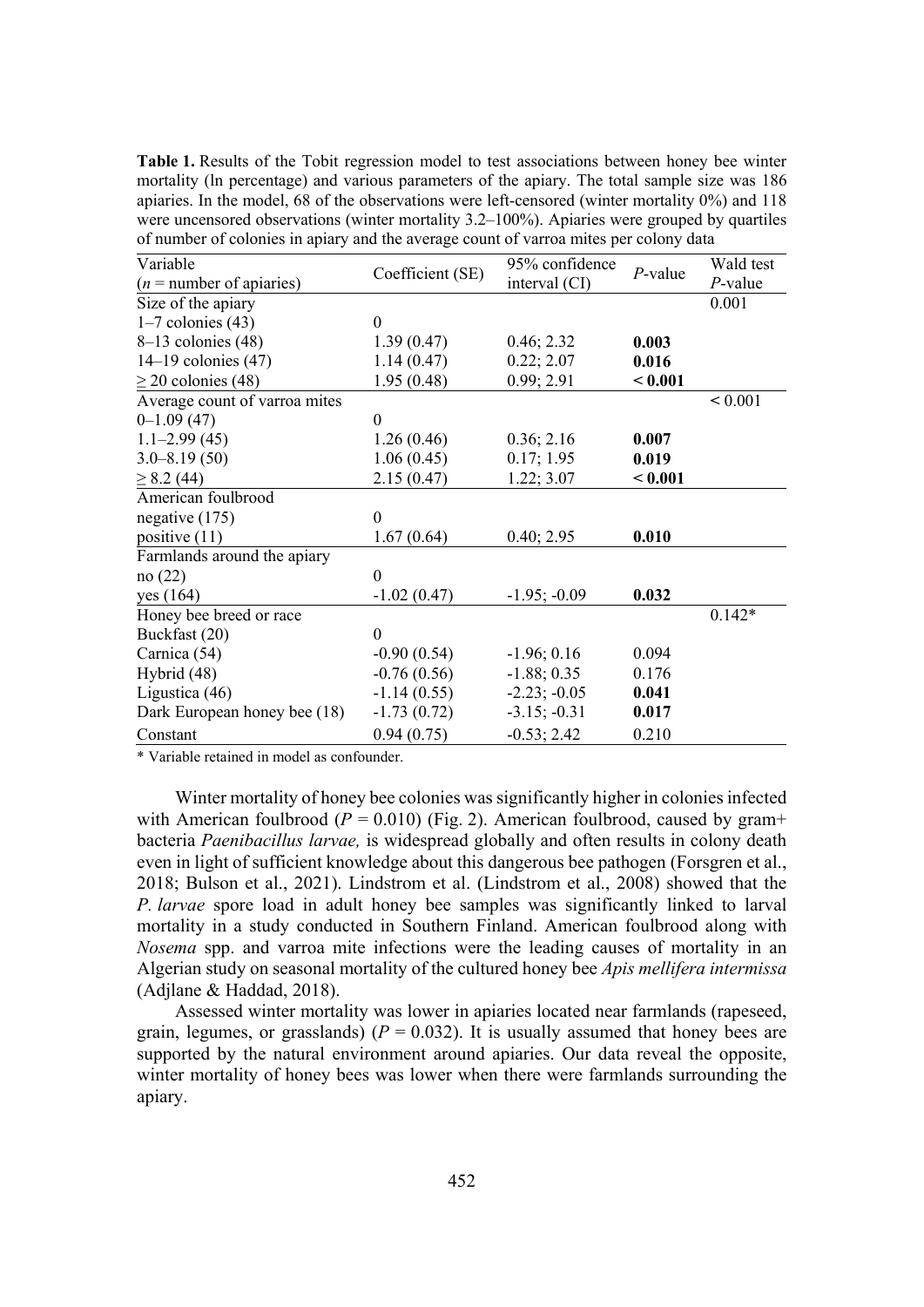A statistically significant negative relationship between honey bee breed and winter mortality was found for the honey bees breed Ligustica ( $P = 0.041$ ) and Dark European honey bee ( $P = 0.017$ ) in the model, whereas the overall association between the honey bee breed and winter mortality was not statistically significant ( $P = 0.142$ ).



Size of the apiary affecting honeybee winter mortality

**Figure 1.** The apiaries were grouped according to the quartiles of the number of colonies in apiary. The last group contains the outlier of apiaries with 170 colonies. Removing the outlier did not change the results, so it was included in the analysis.



American foulbrood infection affecting honeybee winter mortality



#### **Summer mortality**

The summer mortality of honey bees was not affected by the size of the apiary  $(P = 0.274)$  in the multivariate logistic regression model, where crop production around the apiary showed a trend  $(P = 0.078)$  in reducing summer mortality. However, there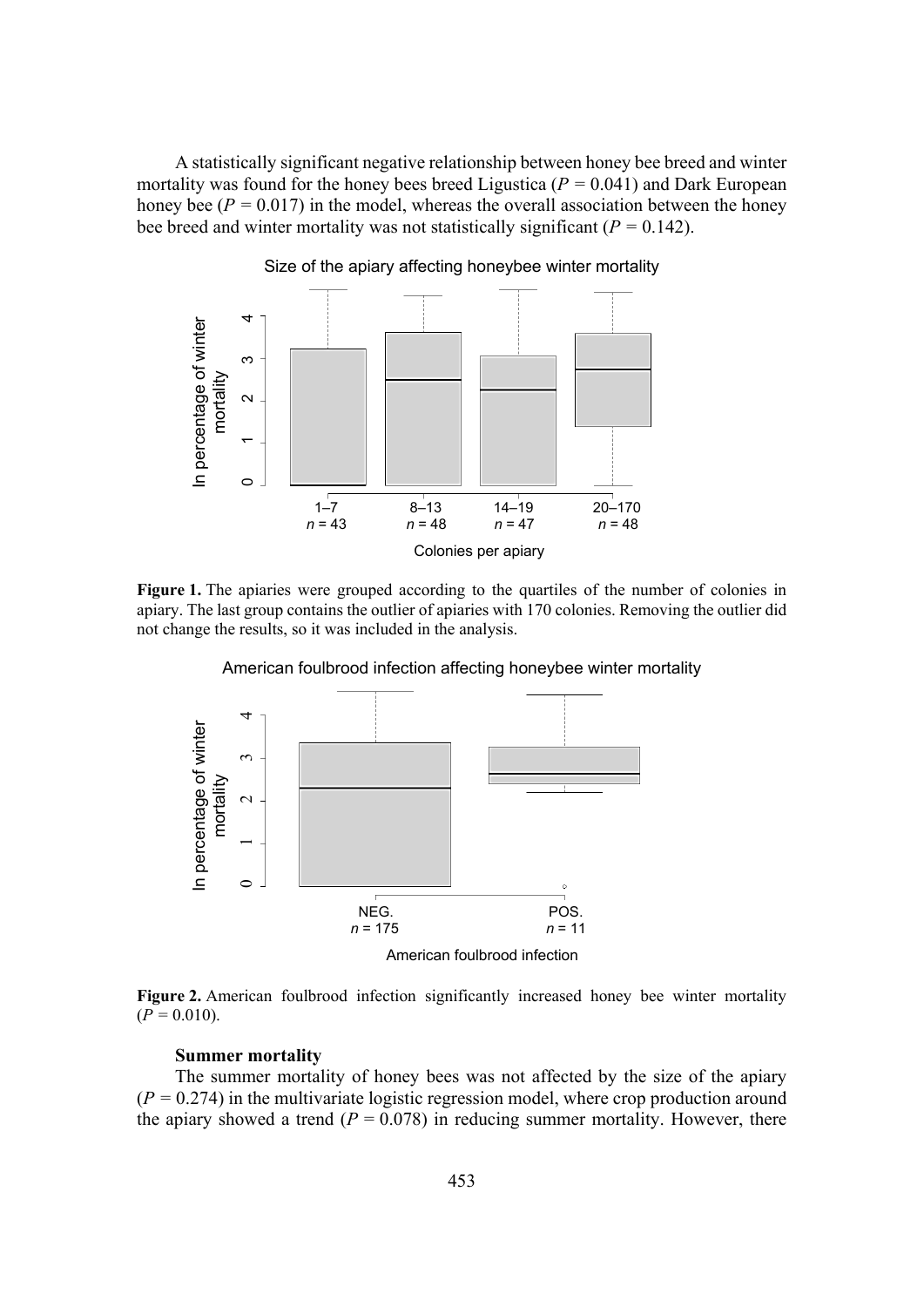was a positive trend in the association between summer mortality and large apiaries harbouring over 20 colonies ( $P = 0.056$ ) (Table 2).

| Variable<br>(number of apiaries) | <b>OR</b> | 95% confidence<br>interval (CI) | $P$ -value | Wald test<br>$P$ -value |
|----------------------------------|-----------|---------------------------------|------------|-------------------------|
|                                  |           |                                 |            |                         |
| Size of the apiary               |           |                                 |            | $0.274*$                |
| $1-7$ colonies (49)              |           |                                 |            |                         |
| $8-13$ colonies (49)             | 1.89      | 0.51; 7.01                      | 0.339      |                         |
| $14-19$ colonies $(48)$          | 1.61      | 0.42; 6.18                      | 0.485      |                         |
| $20 - 170$ colonies (50)         | 3.32      | 0.97; 11.42                     | 0.056      |                         |
| Farmlands around the apiary      |           |                                 |            |                         |
| N <b>o</b> (23)                  |           |                                 |            |                         |
| Yes $(173)$                      | 0.39      | 0.14; 1.11                      | 0.078      |                         |
|                                  |           |                                 |            |                         |

**Table 2.** Results of the multivariate logistic regression model to test associations between honey bee summer mortality, apiary size, and crop production around the apiary  $(n = 193)$ 

\* Variable retained in model as confounder.

The lack of accordance with consolidated data and overall trends can be explained by the rather modest size of apiaries in general in Estonia (median value of 13.5 colonies per apiary). Nevertheless, our honey bee summer mortality was also not affected by varroa mites. Additionally, the summer mortality tended to be lower in apiaries located near farmlands. This may be an indication that farmlands better support the nutritional needs of honey bees compared to other landscapes and that the previously proven harmful effects of insecticides and pesticides used on farmlands did not have chronic effects on honey bee survival in Estonia. Since no causal relationships were studied, we cannot provide any other speculation for this result.

## **CONCLUSIONS**

The results of this study shed light on the potential risk factors that increase mortality in Estonian apiaries. Honey bee winter mortality was significantly affected by the size of the apiary. Whereby there was only a positive trend in the association between summer mortality and large apiaries harbouring over 20 colonies. Parasitic mite *Varroa destructor* and American foulbrood caused by bacteria *Paenibacillus larvae* significantly affected the honey bee winter mortality*.* In contrast to the common view that honey bee health is supported by natural environments, there was lower winter mortality detected when there were farmlands around the apiaries. Similarly, the summer mortality tended to be lower in apiaries located near farmlands.

In conclusion, there were more risk factors affecting honey bee winter mortality than summer mortality in 2012–2013. However, the number of apiaries affected by summer mortality in our study was low, meaning that the power of our study was not high enough to be able to identify the significant risk factors. Most probably, the effect of the conditions of the particular year was playing a role.

Studies approaching beekeeping management practices and risk factors for honey bee health in Estonia are rather scarce. Further studies giving us longitudinal data on this field are needed.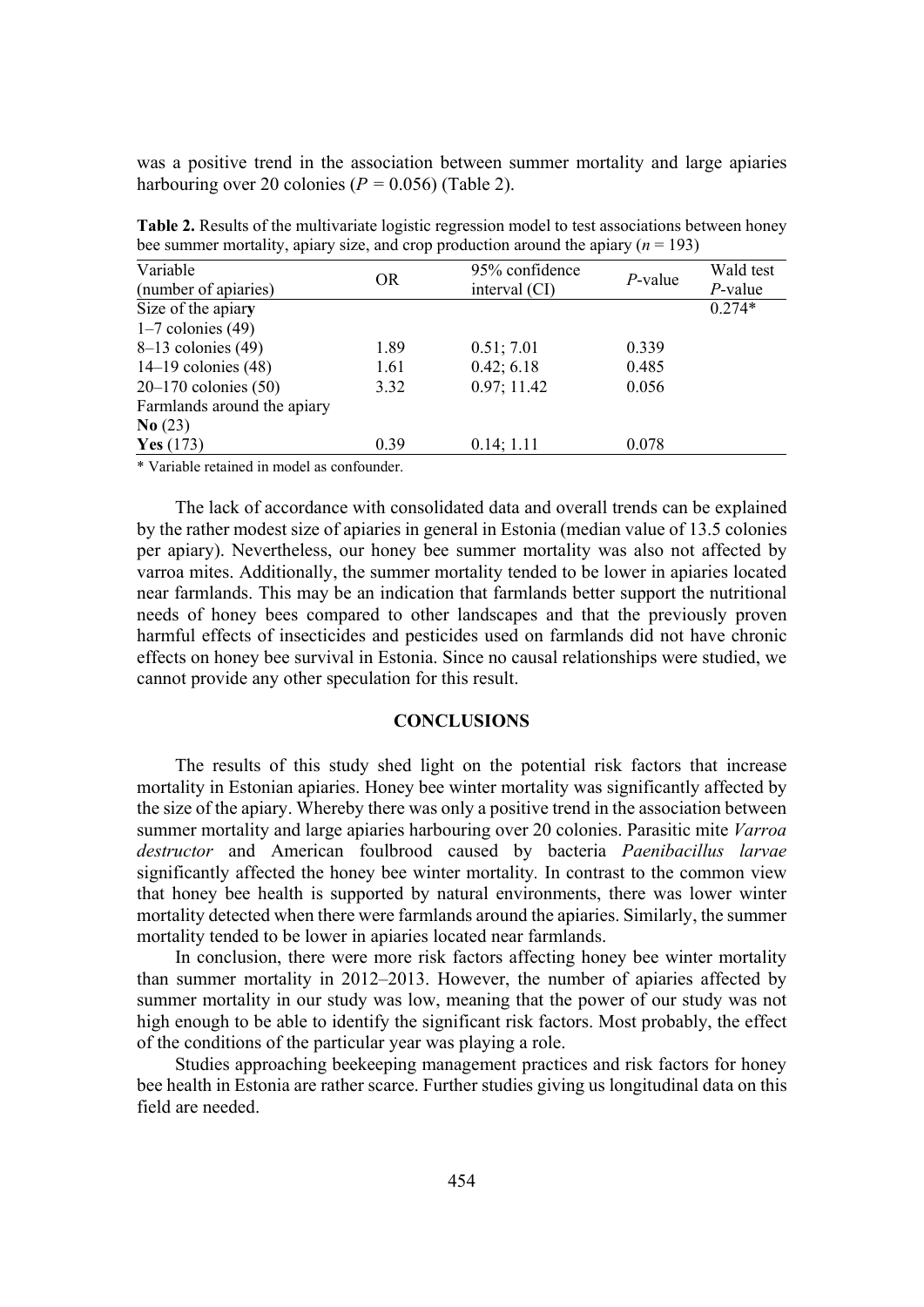ACKNOWLEDGEMENTS. This work was supported by the European Commission and the EU Reference Laboratory EPILOBEE project (2012–2014) and by funding from the Estonian Research Council project no L190001VLVB (RITA1/02-10-10 "Opportunities for mitigation of bee losses (2019–2021)). The authors are grateful to the specialists in Estonian Agriculture and Food Board for data collection and management, to the technicians in Estonian Veterinary and Food Laboratory for laboratory analysis and to the project coordinators in EU reference laboratory for honey bee health for designing and organizing the work of EPILOBEE project.

#### **REFERENCES**

- Adjlane, N. & Haddad, N. 2018. Effect of Some Honeybee Diseases on Seasonal Mortality of Apis mellifera intermissa in Algeria Apiaries. [Article]. *Proceedings of the Zoological 6RFLHW\***71**(1), 83–87. doi: 10.1007/s12595-016-0188-5
- Bird, G., Wilson, A.E., Williams, G.R. & Hardy, N.B. 2021. Parasites and pesticides act antagonistically on honey bee health. [https://doi.org/10.1111/1365-2664.13811]. *Journal RI\$SSOLHG(FRORJ\***58**(5), 997–1005. doi: https://doi.org/10.1111/1365-2664.13811
- Brodschneider, R., Brus, J. & Danihlík, J. 2019. Comparison of apiculture and winter mortality of honey bee colonies (Apis mellifera) in Austria and Czechia. *Agriculture, Ecosystems*  $\&$ *Environment* 274, 24–32. doi: https://doi.org/10.1016/j.agee.2019.01.002
- Buendia, M., Martin-Hernandez, R., Ornosa, C., Barrios, L., Bartolome, C. & Higes, M. 2018. Epidemiological study of honeybee pathogens in Europe: The results of Castilla-La Mancha (Spain). *Spanish Journal of Agricultural Research* 16(2). doi: 10.5424/sjar/2018162-11474
- Bulson, L., Becher, M.A., McKinley, T.J. & Wilfert, L. 2021. Long-term effects of antibiotic treatments on honeybee colony fitness: A modelling approach. *Journal of Applied Ecology* **58**(1), 70–79. doi: https://doi.org/10.1111/1365-2664.13786
- Calovi, M., Grozinger, C.M., Miller, D.A. & Goslee, S.C. 2021. Summer weather conditions influence winter survival of honey bees (Apis mellifera) in the northeastern United States. *Scientific Reports* 11(1), 1553. doi: 10.1038/s41598-021-81051-8
- Chauzat, M.-P., Jacques, A., consortium, E., Laurent, M., Bougeard, S., Hendrikx, P. & Ribiere-Chabert, M. 2016. Risk indicators affecting honeybee colony survival in Europe : one year of surveillance. *Apidologie* 47, 348–378 doi: doi.org/10.1007/s13592-016-0440-z
- Clermont, A., Eickermann, M., Kraus, F., Hoffmann, L. & Beyer, M. 2015. Correlations between land covers and honey bee colony losses in a country with industrialized and rural regions. *Science of The Total Environment* 532, 1–13. doi: https://doi.org/10.1016/j.scitotenv.2015.05.128
- Dainat, B., Evans, J.D., Chen, Y.P., Gauthier, L. & Neumann, P. 2012. Predictive Markers of Honey Bee Colony Collapse. *Plos One* 7(2). doi: 10.1371/journal.pone.0032151
- Döke, M.A., Frazier, M. & Grozinger, C.M. 2015. Overwintering honey bees: biology and management. [Review]. *Current Opinion in Insect Science* 10, 185–193. doi: 10.1016/j.cois.2015.05.014
- El Agrebi, N., Steinhauer, N., Tosi, S., Leinartz, L., de Graaf, D.C. & Saegerman, C. 2021. Risk and protective indicators of beekeeping management practices. *Science of The Total Environment* 799, 149381. doi: https://doi.org/10.1016/j.scitotenv.2021.149381
- Forsgren, E., Locke, B., Sircoulomb, F. & Schäfer, M.O. 2018. Bacterial Diseases in Honeybees. *Current Clinical Microbiology Reports* 5(1), 18–25. doi: 10.1007/s40588-018-0083-0
- Goulson, D., Nicholls, E., Botías, C. & Rotheray, E.L. 2015. Bee declines driven by combined stress from parasites, pesticides, and lack of flowers. **347**(6229), 1255957. doi: 10.1126/science.1255957 %J Science
- Gray, A., Brodschneider, R., Adjlane, N., Ballis, A., Brusbardis, V., Charrière, J.-D., … & Soroker, V. 2019. Loss rates of honey bee colonies during winter 2017/18 in 36 countries participating in the COLOSS survey, including effects of forage sources. *Journal of \$SLFXOWXUDO5HVHDUFK***58**(4), 479–485. doi: 10.1080/00218839.2019.1615661